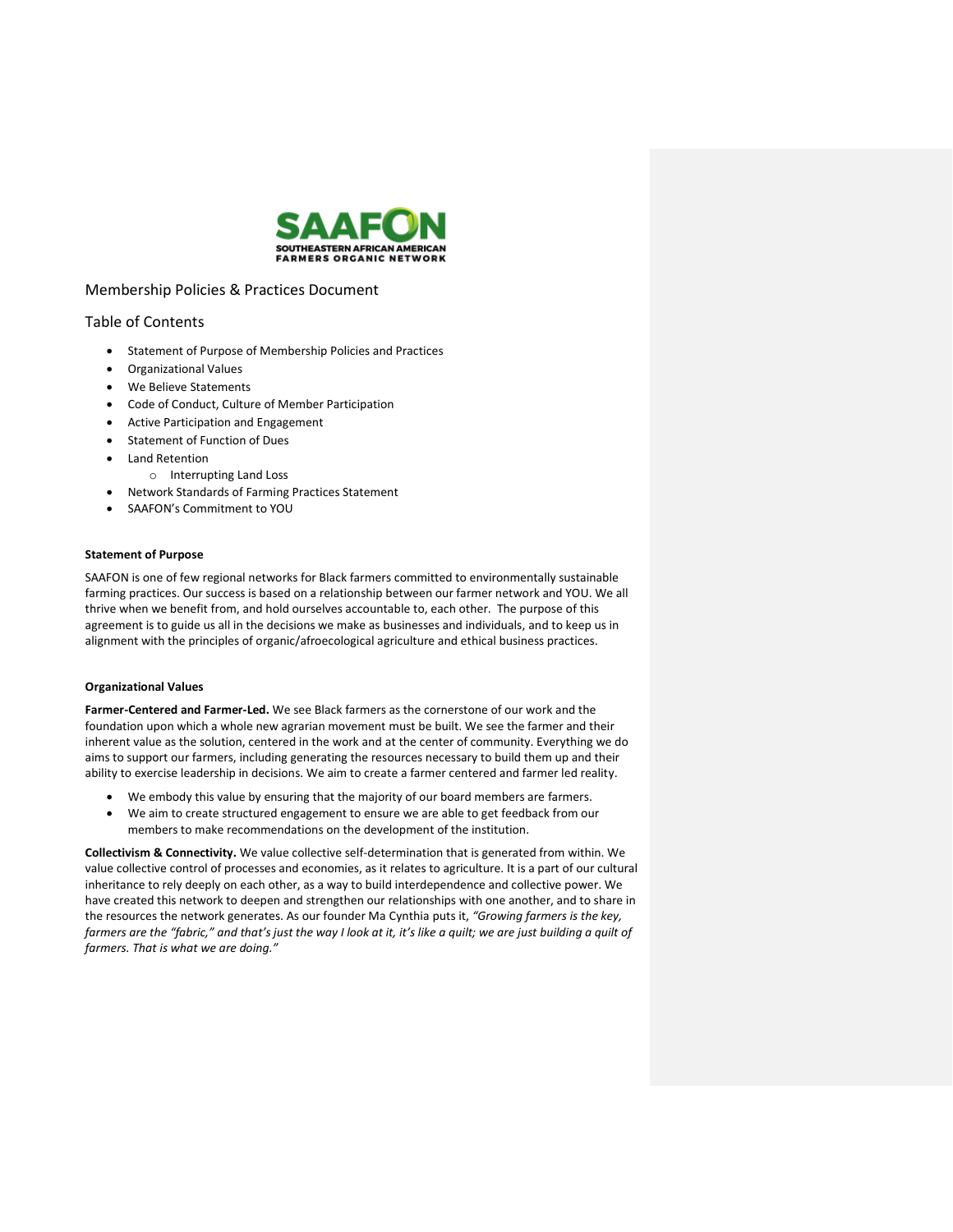

• SAAFON's work is grounded in building connectivity between farmers; we invest in opportunities for farmers to come together and develop trust amongst each other. Relationship building is core and unique to our organization, and is embedded in all of the programming that we offer.

**Innovation Rooted In Legacy**. We value the renewal and reactivation of ancestral practices, leading with legacy in mind. We believe in the return to survival strategies and tactics as a way forward. We value solutions that are in dialogue with the past. As we are remembering and activating these sacred practices, we honor storytelling as a tool that enables us to do so.

- As we move forward with legacy in mind, the programs we are piloting are rooted in the knowledge of what's come before us.
- Through remembering, we commit ourselves to stewarding a Black agrarian revival in the rural south.

**Wholeness. Honoring Complete Personhood.** We believe the farmer is more than their farm. We value showing up as full authentic self, building full authentic people and building relationships that honor that. We believe in fostering non-transactional, caring relationships to push back on a system that is built on exploitation that *is not* about and for the people.

- In our belief that farmers are more than just their farm operations, we create programming that not only addresses the deep need for investment, infrastructure, and technical support, but also programming that shares the experiences, stories, and ways of life that are unique to families, small-scale, and rural Black agrarians. Much like nature, our approach to working with farmers has to be holistic.
- We've moved beyond the language of "farmer services," into "farmer support." Our work is informed by our culture and our humanity.

**Uplifting Voices From The Margins**. We value placing intention in decision making and resources to those in the margins. Elders, youth, women, disabled and queer and gender expansive farmers exist in the margins of our communities. We believe in telling their stories and the needs in their voices. We help to create active narratives that make visible the margins and informs our actions.

• When considering members in our programmatic development, sourcing farmers to be featured in our storytelling projects, our online representation, or any other aspect of organizational development, we prioritize featuring a range of experiences and stories that encompasses the wide spectrum of stories that are as plentiful and diverse as our people.

#### **SAAFON "We Believe" Statements**

- We believe that **race and place matter**, that being Black farmers in the Southeastern United States and U.S. Virgin Islands have unique legacies and heritages that must be acknowledged, honored, and engaged.
- We believe in **self-determination** the right of Black farmers to define their own truths, priorities, needs, and strategies.

**Commented [NM1]:** We honor storytelling as a tool that enables us to do so.

**Commented [NM2]:** We believe in fostering...

**Commented [NM3]:** disabled

**Commented [MC4]:** perhaps "persons with disabilities" https://ncdj.org/style-guide/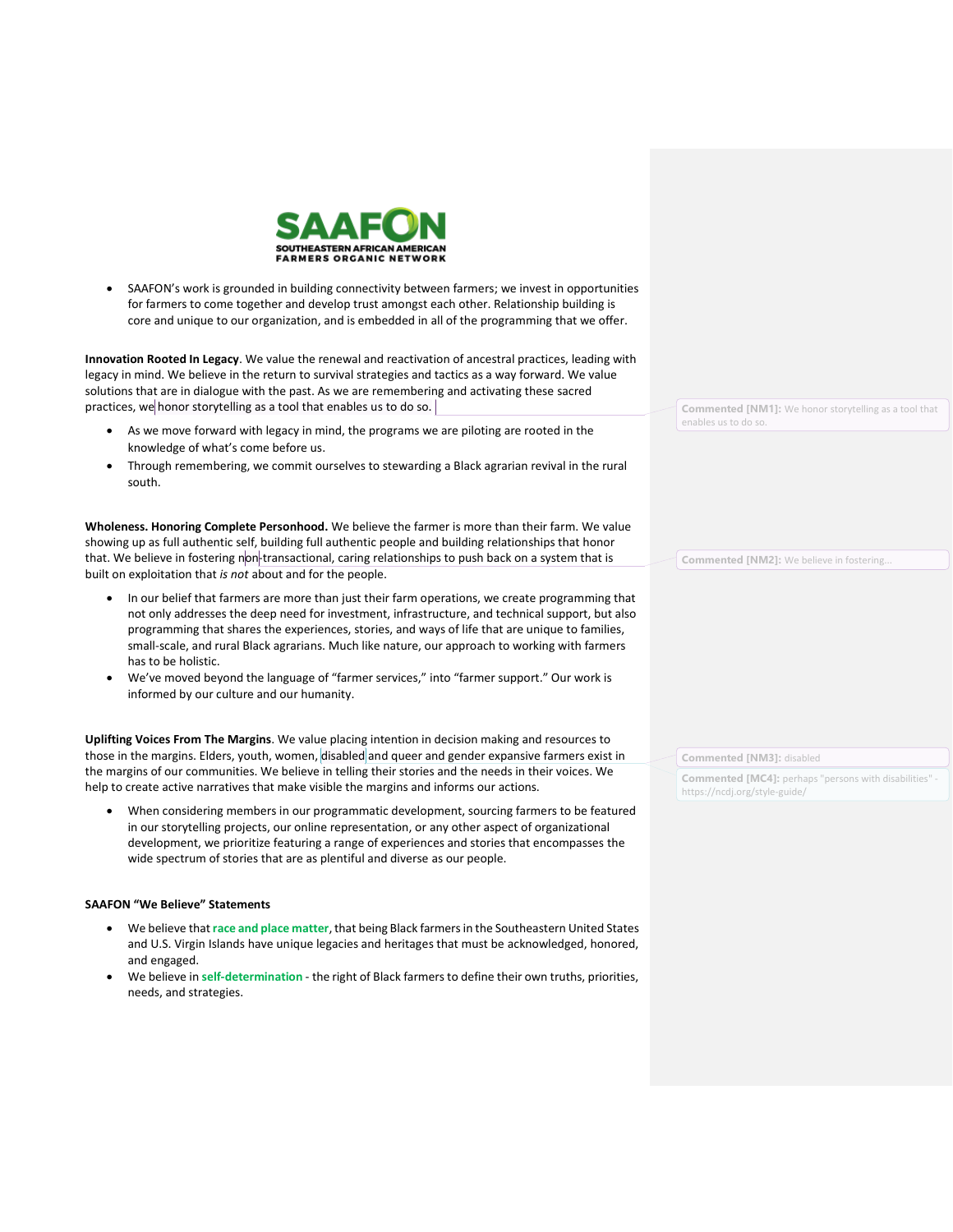

- We believe in **transparency -** in our communications, in our operations, and in our relationships.
- We believe in **accountability -** it's important to be honest, to be reflective, and to accept responsibility for one's own actions, especially as it relates to being in right relationship with one another.
- We build our work by doing, by going deep, by serving, following through, *"going through it together,*" **boots on the ground, hands in the soil**.
- We believe in **Collective power**
- We believe in a **just food system** that is based on cooperative ownership models, non-exploitative labor practices, ecologically regenerative and agroecological practices, and whole-istic human development
- We believe in **Black land ownership and collective stewardship models** that include legal ownership as a mechanism for land access and social/cultural care and use. We believe that land is power. We believe in being in partnership with the land for shared goals.
- We believe in **restorative work** that regenerates the land, heals our people through reconnection with natural systems, and creates just, mutually beneficial relationships.
- We believe in **Black farmer prosperity** that provides economic mobility, allows production to feed their families and communities, and to achieve a level of well-being and self-actualization that farmers vision for themselves. We believe farmers should be able to make a living from their life's work. Thriving and not just surviving - subsistence as resistance.
- We believe in a **variety of production methods** that achieve truly environmentally sustainable and ecological agriculture, including but not limited to biodynamic, organic, and agroecological growing techniques.
- We believe in **diasporic relationships.** We believe in building and deepening relationships with other Black-identified folk located in other regions, countries and cultures who are also engaged in transformative land-based work.
- We believe in producing **clean food** that is ecologically healthy, not subject to genetic modification, and is affordable and widely available in order to sustain our families and communities.
- We believe in engaging in **radical work**, i.e., getting to the root of problems to effect meaningful change.
- We believe in **intersectionality** understood as the ways in which our diverse identities and social positions can co-create our shared analyses and solutions.
- We believe in the value of placing **families at the center** of farm operations and culture.
- We believe in the inherent **dignity in land-based work,** and Black farming as an honorable way to make a living and to live.
- We believe rural life is beautiful and viable and we work to support a **rural agrarian renaissance through Black farms**.

#### **Code of Conduct, Culture of Member Participation**

Within SAAFON, it is our goal to create a space that is inclusive, supportive, and engaging for all staff and members – regardless of age, background, religion, ability or experience, education, gender, or sexual identity. Our primary work together is rooted in the relationships we hold between one another, and maintaining honest, transparent, and respectful relationships as the basis of all of our interactions is

**Commented [NM5]:** will need to define?

**Commented [NM6]:** 'we must build our own power' Fannie Lou Hamer

**Commented [NM7]:** NM will rewrite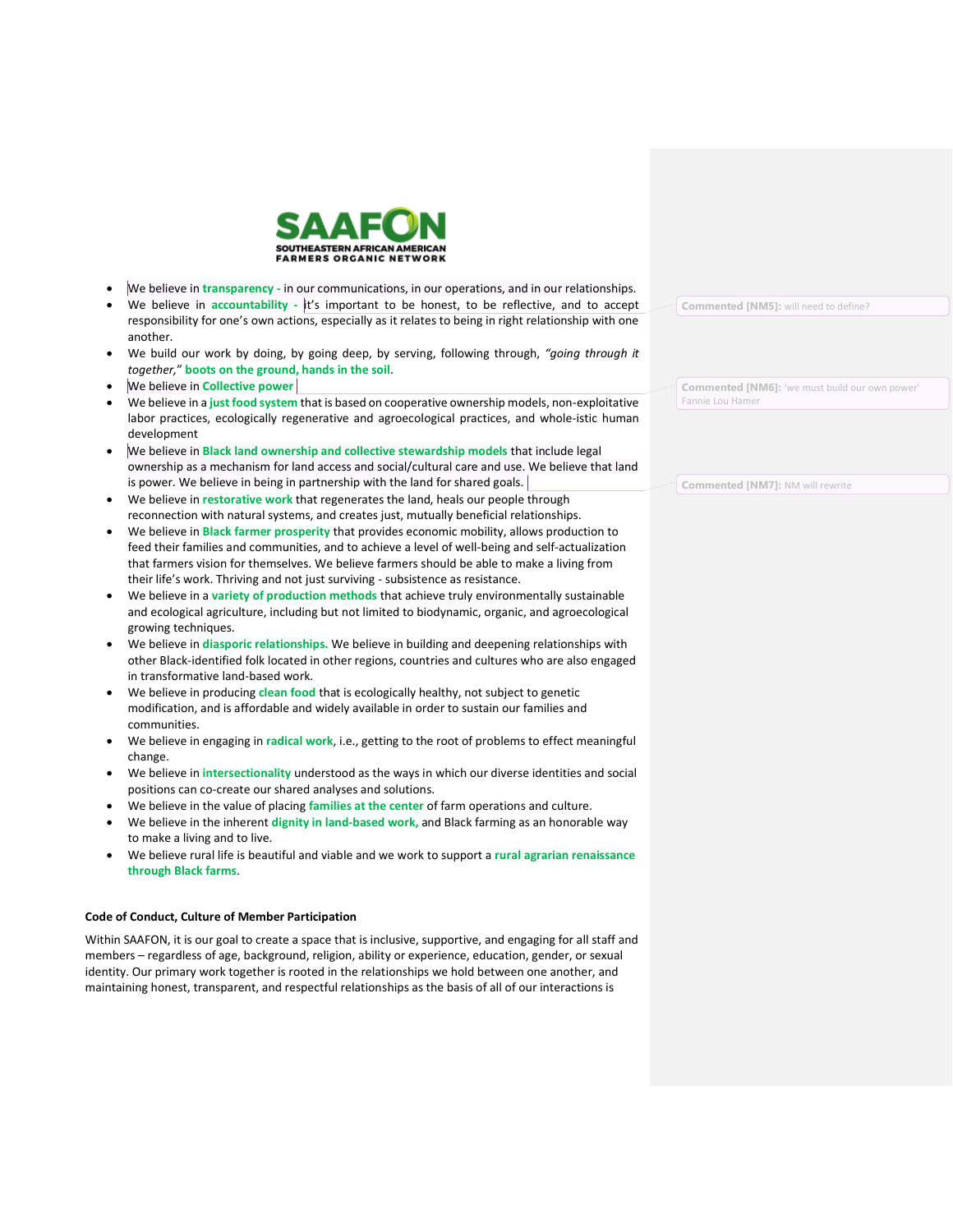

critical for the continued success of our network. Each of the prescribed values in this code of conduct apply to both member-to-member interactions, as well as member-to-staff, and vice versa. We believe that the following cultural values are vital for maintaining the integrity of our network:

- **Solidarity for Black liberation:** We must stand in solidarity in carrying the ongoing, multigenerational work of Black liberation. Each of our interactions should hold this long-term goal in mind.
- **Preservation of our cultural legacy:** Recovering, uplifting, and honoring our traditions is vital for the flourishing of Black Agrarianism for future generations. We each have a unique set of experiences to be honored.
- **Recognizing how we as a network are unique – and not diluting that image:** SAAFON is incredibly unique as the only farmer-centered organization uplifting the voices of sustainable Black farmers in the southeast. When representing SAAFON, please keep the integrity and sustainability of the organization in mind.
- **Acknowledgement of trauma – we are here to heal together:** Each person will come to the work with their own experience of trauma. It's important to respect that everyone is at a different point in their journey, and work together in accordance.
- **Mindfulness + Emotional Intelligence:** Mindfulness is becoming and maintaining awareness of a situation or person as they are, where they are. Emotional intelligence is being willing to respond compassionately to those same people or circumstances.
- **Care:** Treat any and every member in the same way that you'd like to be treated in words as well as in action. We believe in going beyond the Golden Rule – being present to listen to other's preferences, ready to be responsive in terms of correction if necessary, while exercising kindness and patience in the process of learning to work together.
- **Mutual Flourishing:** When each interaction is approached knowing that our shared goal is to help each other in the long-run, we are able to focus on the larger picture of each individual helping the collective to flourish.
- **Collective Work:** Interdependence helps to guarantee that we are able to accomplish our goals together.
- **Biodiversity:** Our differences and the diversity of our natural world are what make us stronger, with more varied experiences, we are able to uplift what makes each of us unique with wisdom to contribute.
- **Respect:** Each individual will certainly have their own opinions, ideas to contribute, and perspectives. No one should be treated differently or made to feel as an outsider for their beliefs, even if they are different than your own.
- **Consent:** Every staff and member of SAAFON has the right to state their own physical and emotional boundaries around any stated preference, including communication, physical touch, etc. Every stated boundary should be respected, regardless of your own preferences. Consent is required before taking photographs, asking personal questions, or touching any other member, or any other situation in which a boundary is likely to be expressed.
- **Honesty & Transparency:** Working together honestly and with full transparency around our goals and motivations are critical in maintaining the integrity of the network as a whole.
- **Accountability:** All members and staff of SAAFON are expected to take responsibility for their actions, as well as to be able to present a satisfactory representation of their actions.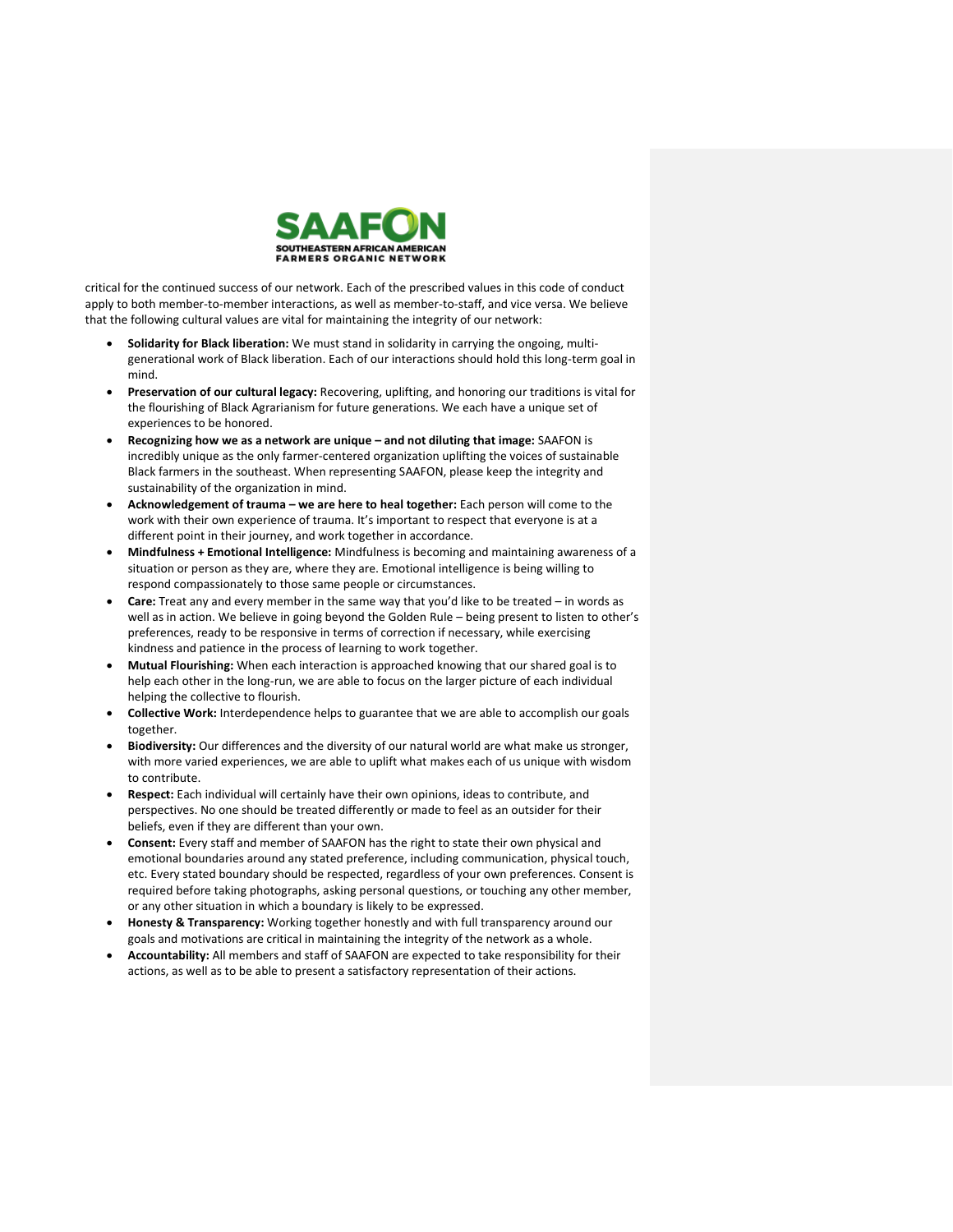

As a member of the network, your interactions with SAAFON staff and members will be expected to honor these cultural values. We ask that when interacting with any other member of our network you are ready to recognize that mistakes and miscommunications happen, and that trust is built slowly.

*Violations of the agreements made here will be reviewed by the SAAFON Board of Directors or a duly appointed Committee of the Board of Directors and may result in the rescinding of membership. Appeals to membership decisions will be considered at the Board or its Committee's discretion.*

*By signing below, I confirm that I have read, understand, and agree to the above stated policy regarding the SAAFON Member Code of Conduct.* 

\_\_\_\_\_\_\_\_\_\_\_\_\_\_\_\_\_\_\_\_\_\_\_\_\_\_\_\_\_\_\_\_\_\_\_\_\_\_\_\_\_\_\_\_\_\_\_\_\_ \_\_\_\_\_\_\_\_\_\_\_\_\_\_\_\_\_\_\_\_

First and Last Name Date

#### **Active Participation and Engagement**

As a member of SAAFON, you will have access to our network of other like-minded, community driven farmers. While there are no formal requirements at this time for member participation, you are encouraged to plug into the network as much as you are able! Working collectively with other farmers to accomplish goals, move projects forward, share knowledge, and deepen our fellowship with each other are some of the most valuable aspects of engaging with SAAFON's network.

As a new member, one of the easiest ways to get involved are to plug into our **monthly GROW Calls!** These are calls that are led by farmers in the network with expertise to share with others. Some examples of previous GROW Calls have been Hemp Cultivation, Seed Saving, and Organic Peanut Production. *For information regarding the next GROW Call, please check the Upcoming Member Events Calendar that can be found at* [Membership Events -](https://saafon.org/membership-events/) SAAFON.

Throughout the year, SAAFON also facilitates opportunities for in-person gatherings, including:

- Farmer Brigades (work exchanges based on regional proximity)
- Agroecology Exchanges (opportunities to learn and refine skills of ecological production with other farmers)
- Cluster Gatherings (regionally organized, cooperative multi-farm partnerships)

Each of these gatherings are regionally focused to help connect farmers that are local to each other, as well as increase the resiliency of each individual member's farming operation through collective labor and knowledge sharing. For more information on how to get involved with our in-person gatherings, *please check the Upcoming Member Events Calendar.*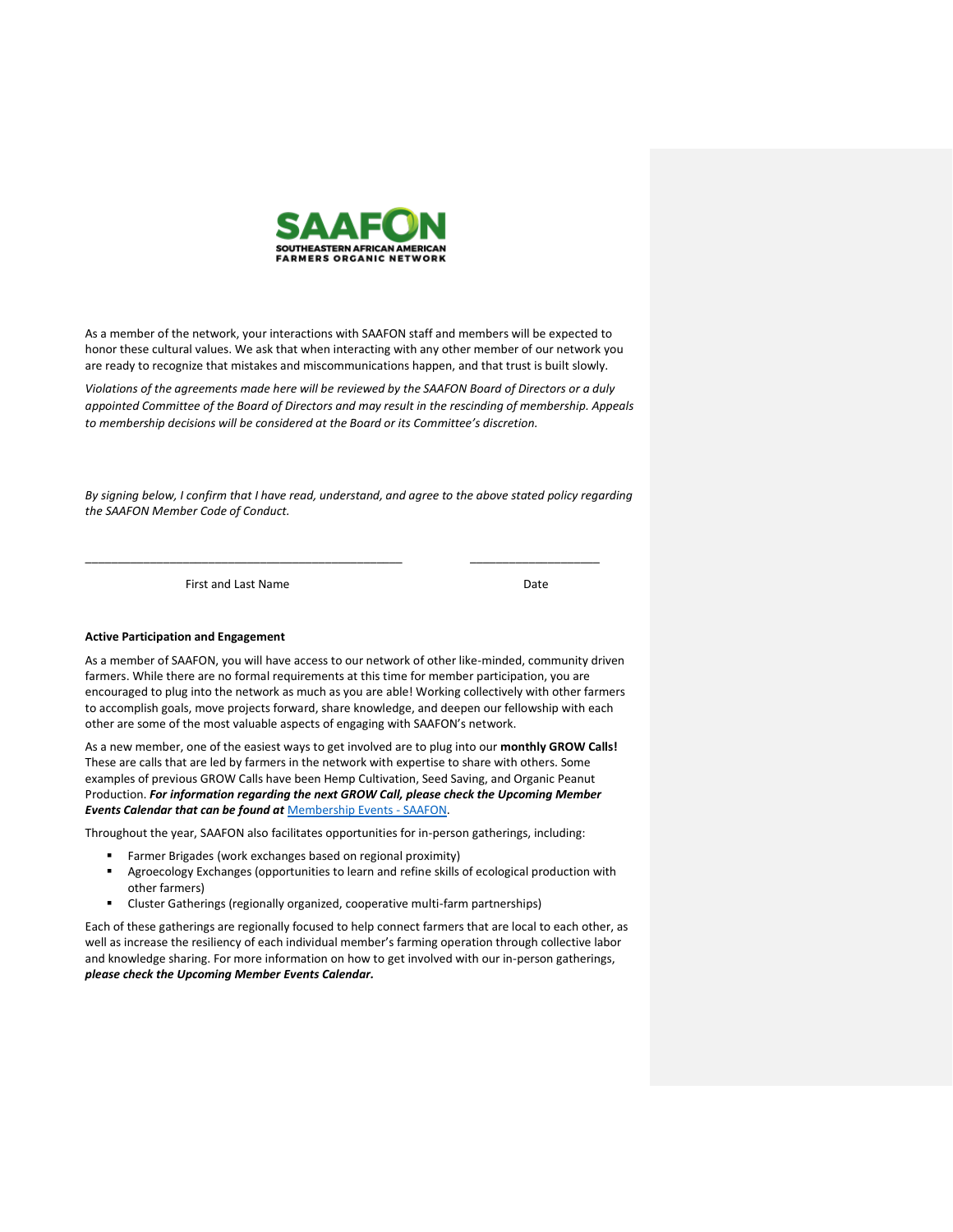

Every other year, all SAAFON members are invited to a **General Assembly**, offering our members and staff a chance to all get together in person for fellowship, farm tours, and exploring our shared interests as a member-focused organization. **Expect more details regarding the General Assembly to be announced later in the year** – we are considering safety concerns regarding COVID-19, and will be adapting our plans to ensure the safety of our staff and members as a highest priority. We are looking forward to hosting our first General Assembly, in which we anticipate gathering feedback regarding the future format and frequency of these network-wide assemblies – including the possibility of hosting more frequent virtual assemblies.

As a member, you are welcome and encouraged to engage with as many of these opportunities as you'd like! As a member-centered organization, active engagement from each of our members is the best way to help our network thrive. If you have any questions about how to get involved with our network or other farmers in your area, please feel free to email the Membership Coordinator at [membership@saafon.org.](mailto:Sjohnson@saafon.org)

*By signing this agreement, you are agreeing to receive regular communications (via email or phone) from SAAFON, although you are welcome to opt-out at any point in time. We recommend that each of our members save SAAFON contacts as trusted senders on their emails to ensure that SAAFON related emails aren't accidentally filtered as spam.* 

*By signing below, I confirm that I have read, understand, and agree to the above stated communications opt-in.* 

\_\_\_\_\_\_\_\_\_\_\_\_\_\_\_\_\_\_\_\_\_\_\_\_\_\_\_\_\_\_\_\_\_\_\_\_\_\_\_\_\_\_\_\_\_\_\_\_\_ \_\_\_\_\_\_\_\_\_\_\_\_\_\_\_\_\_\_\_\_

First and Last Name Date

#### **Statement of Function of Dues**

All members of SAAFON, regardless of member tier, will be asked to contribute to the organization annually in the form of membership dues, which are \$25/year. SAAFON also accepts in-kind donations, although they are certainly not expected. **As an exercise in community economics, our member dues are intended to aid SAAFON in investing in our members directly, and the use of member dues will always be made public to members of the network.** Membership dues will be due within the first (60) days of your new (or renewed) membership with the organization - **Existing and New Membership dues will not take effect until 2023.** Your membership dues are a direct way to support and invest in other Black farmers in our region, as well as find support for yourself within our network. No individual will be turned away from SAAFON for lack of ability to pay membership dues. For requests related to membership dues, please feel free to reach out to the Membership Coordinator at membership@saafon.org with any questions or concerns.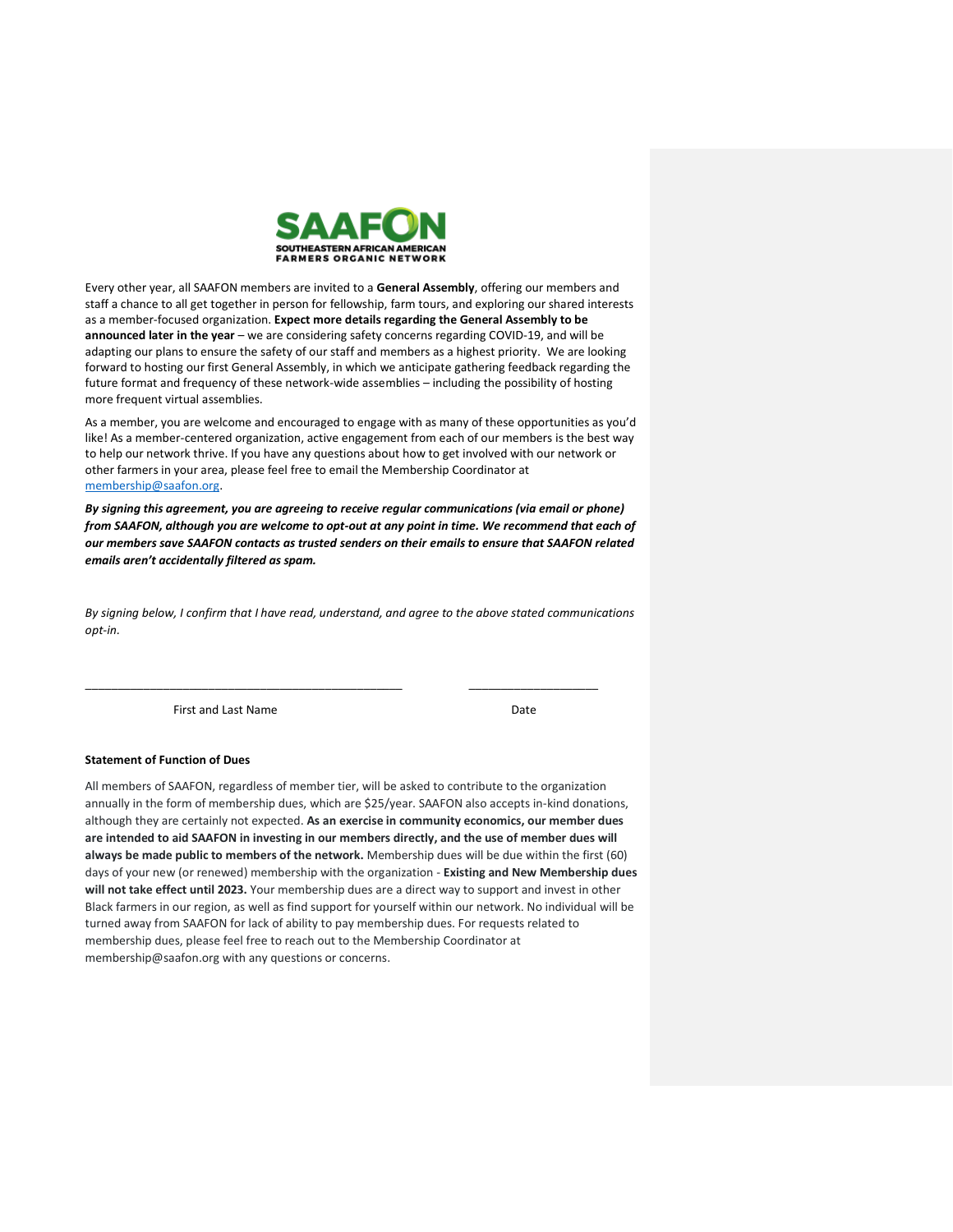

#### **Land Retention**

SAAFON understands that the land is basis of belonging, kinship, and sustenance. SAAFON recognizes that land loss and theft are serious issues and is willing to support in any way necessary.

- Please let us know if you are at risk of losing your land (default on loans and/or taxes, harassment or threats, eminent domain). *Do not hesitate to ask for assistance, we want to support you keeping your land.*
- While we do not provide legal support, we are networked with other organizations that can provide you with legal assistance:
	- o [Land Loss Prevention Project](https://www.landloss.org/) (NC)
		- In service to Black, Indigenous, people of color and limited resourced farmers and landowners in North Carolina seeking to preserve their farms, homes, land and rural livelihoods. The LLPP protects vulnerable landowners from land loss and environmental degradation through legal representation and outreach statewide and empowers farmers to access business resources including credit in a timely manner.
	- o [Black Family Land Trust](https://www.bflt.org/) (NC)
		- Offers the *Wealth Retention and Asset Protection (WRAP),* designed to reduce the rate of African American and other historically underserved population's land loss by educating landowners about: heir property and estate planning, intergenerational financial management, conservation easements, and 21st century options for land use.
	- o [Center for Heir Property Preservation](https://www.heirsproperty.org/) (SC)
		- Offers legal education and direct legal services to help families reach agreement, clear title to family land and probate estates.
	- o [Georgia Heir Property Law Center](https://www.gaheirsproperty.org/) (GA)
		- Helps heirs property owners, nonprofits, and municipalities remediate fractured title, increase equity, and transfer wealth to the next generation through title clearing, wills creation, estate planning, and facilitating access to government, private sector, and nonprofit land management/home improvement programs.
	- o [Heirs' Property Retention Coalition](http://www.hprc.southerncoalition.org/?q=node/6)
		- Comprehensive list of organizations that provide legal aid and services to landowners with land tenure issues.
	- o [Legal Services Alabama](https://legalservicesalabama.org/) (AL)
		- The LSA law firm provides free civil legal advocacy to low-income Alabamians
	- o Federation of Southern Cooperative's [Regional Heir Property & Mediation Center](https://www.federation.coop/copy-of-regional-centers) (GA, MS, LA)
		- Assists in the resolution of disputes between participating USDA agencies and their program participants. The mediation program also seeks to resolve disputes between farmers and private agricultural lenders. These services are

**Commented [WJ8]:** Has this organization been vetted by anyone?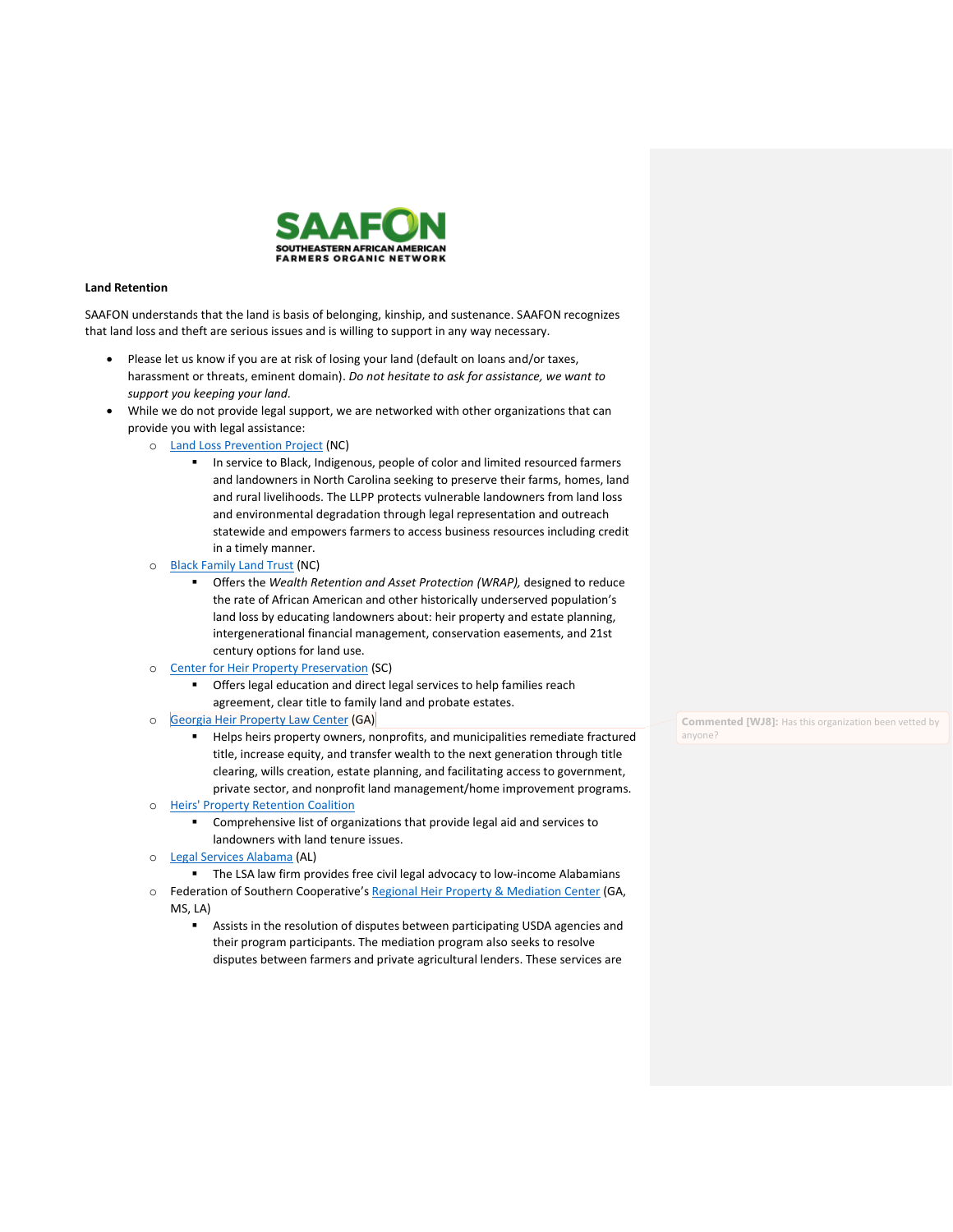

offered free of cost in Georgia, Mississippi and Louisiana. Visit thei[r website](https://www.federation.coop/copy-of-regional-centers) for assistance.

- o [F.A.R.M.S](https://30000acres.org/)
	- is a legal non-profit, committed to assisting farmers and landowners retain land for future use of next generation farmer. Organization run by lawyer, Jillian Hishaw
- o [Black Belt Justice Center](https://acresofancestry.networkforgood.com/projects/100534-main-giving-page)
- o [Acres of Ancestry Initiative | Acres of Ancestry/Black Agrarian Fund](https://acresofancestry.org/)

## **Network Standards of Farming Practices Statement**

The aims of SAAFON's farming standards are to help our member farms thrive through focusing on improving soil quality and crop yields through using **naturally available inputs, preserving biodiversity, and uplifting our cultural practices.** We believe that the best soil management **prioritizes rotational cropping, allowing the land to rest, and utilizing the natural timing of the seasons.** SAAFON recognizes that there are many different approaches to achieve more sustainable types of agriculture, and are happy to support our members in developing their skills around holistic pasture management, forest conservation, composting and vermicomposting, water catchment, etc.

We believe in a variety of production methods that achieve truly environmentally sustainable and ecological agriculture, including but not limited to biodynamic, organic, agroecology, heritage, regenerative, and ancestral techniques. SAAFON is committed to supporting our members with opportunities to learn hands-on from other farmers in our network to strengthen our collective model of sustainable farming. **We ask that each of our members refrain from the use of synthetic fertilizers, as well as refraining from using chemical herbicides, pesticides, or fungicides.** 

As a SAAFON member, if you do not feel as if you're currently able to commit to agroecological practices in the current or upcoming growing season, there are specific member commitments and organizational support which is geared towards helping you transition your farm to a more sustainable model. SAAFON recognizes the historical challenges which contribute to the use of synthetic fertilizers, chemical pesticides, GMO seeds, etc. **Farmers who are considered to be in a transitional member tier will be expected to commit to a SAAFON-led timeline of meeting criteria based on sustainable practices to continue to be considered a SAAFON member.** As an organization, it is our goal to support our member farmers in the transition to more sustainable practices long-term.

*By signing below, I confirm that I have read, understand, and agree to the above stated policy regarding Network Farming Standards and Practices.* 

\_\_\_\_\_\_\_\_\_\_\_\_\_\_\_\_\_\_\_\_\_\_\_\_\_\_\_\_\_\_\_\_\_\_\_\_\_\_\_\_\_\_\_\_\_\_\_\_\_ \_\_\_\_\_\_\_\_\_\_\_\_\_\_\_\_\_\_\_\_

First and Last Name Date Date Date